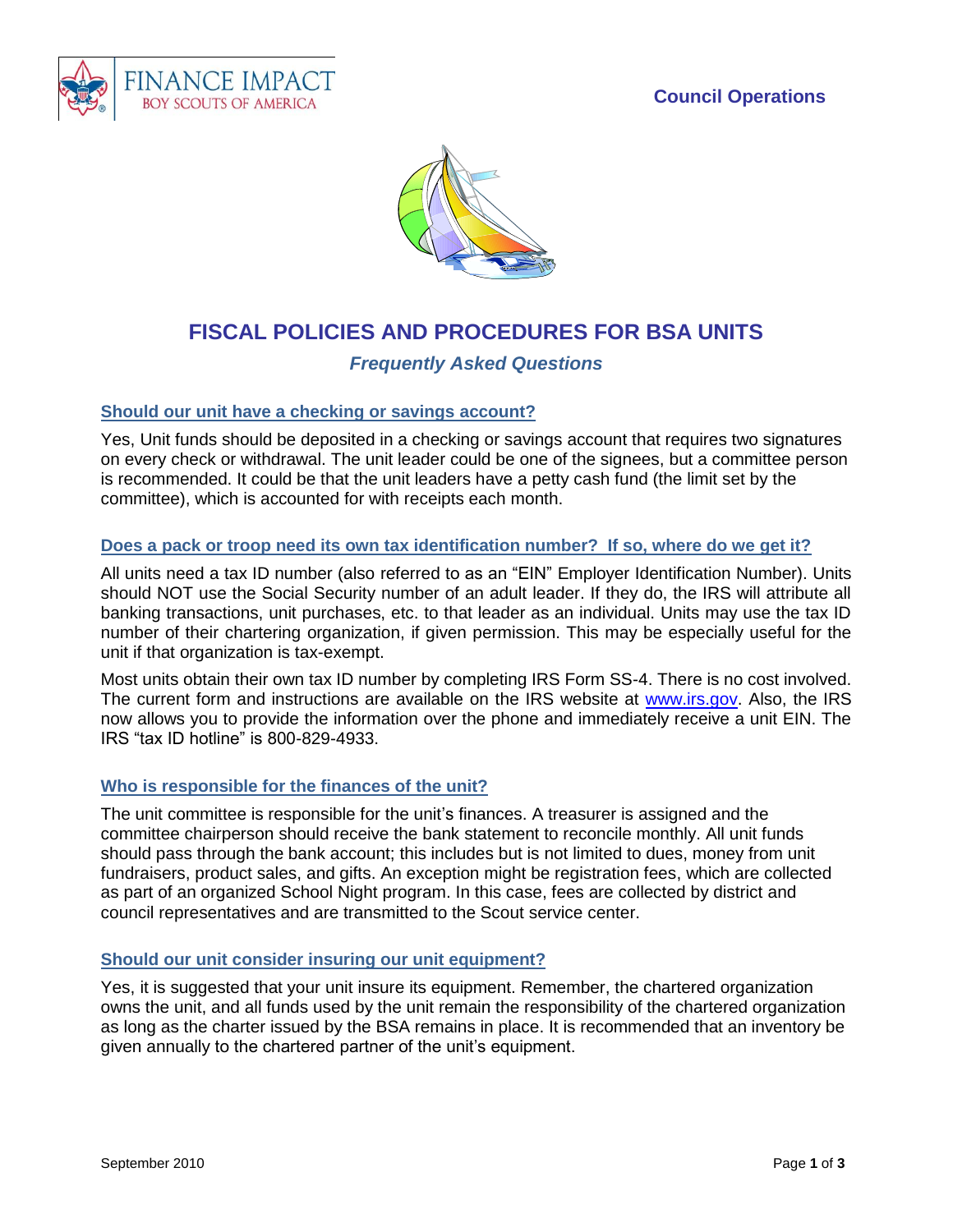# **Can our unit deposit funds with the local council?**

Yes, most councils allow units to deposit funds to their credit in the council service center, thus making it convenient for units to make purchases without sending cash. A "unit account" is established for each unit that deposits funds with the council. At a minimum, the council should provide a detailed at least an annual statement of activities of your unit account for your unit to review.

## **What happens to the unit funds and equipment should the unit dissolve?**

In the event of the dissolution of a unit, or the revocation or lapse of its charter, the unit committee shall apply unit funds and property to the payment of unit obligations and shall turn over the surplus, if any, to the local council. In the case of a chartered organization, any funds or equipment which may have been secured as property of the unit shall be held in trust by the chartering organization or the council, as may be agreed upon, pending reorganization of the unit or for the promotion of the program of the Boy Scouts of America.

# **When should our unit submit a BSA Unit Money-Earning Application?**

For all unit fundraising, all unit money-earning projects must be approved in advance by using BSA's Unit Money-Earning Application. Approval must be made by the chartered organization and the local council.

# **Is our pack or troop considered tax-exempt by the IRS?**

That depends on who sponsors your pack, troop, or unit. The only time a unit can be considered "tax-exempt" is if its sponsoring organization is also tax-exempt.

The BSA National Council grants a *charter* to religious organizations, service clubs, businesses, and others who want to sponsor a Scout unit. A unit is actually "owned" by its chartered organization. Chartered organizations vary widely in tax status, but the tax status of your unit is the same as that of your chartering partner.

# **What is the IRS Form 990-N, and does our unit need to file annually with the IRS the electronic postcard 990-N?**

In 2008 the IRS introduced a new, abbreviated filing for small tax-exempt organizations with annual gross receipt of less than \$25,000: Form 990-N. The BSA national office consulted with the IRS and outside counsel, if this new filing requirement applies to Cub Scout packs, Boy Scout troops, Venturing crews, and other units. In their opinion, most Scout units do not have to file the new Form 990-N. **For most units, no filing is required.**

The only exception is for the very small number of units that have filed for separate, federal taxexempt status under Section 501(c)(3) of the Internal Revenue Code. Those units must file either Form 990-N (if their annual gross receipts were less than \$25,000) or the more detailed Form 990 or 990EZ (if annual gross receipts were \$25,000 or more).

#### **Can our pack or troop be covered under the BSA's group exemption?**

No. The IRS only allows local councils (and council trust funds) to be included under the BSA group exemption. Packs, troops, and other Scout units cannot be included under the BSA group exemption because they "belong" to their chartered organization. (*Note: tax issues for Girl Scout troops are handled differently by the IRS because of how their cookie sales are structured*).